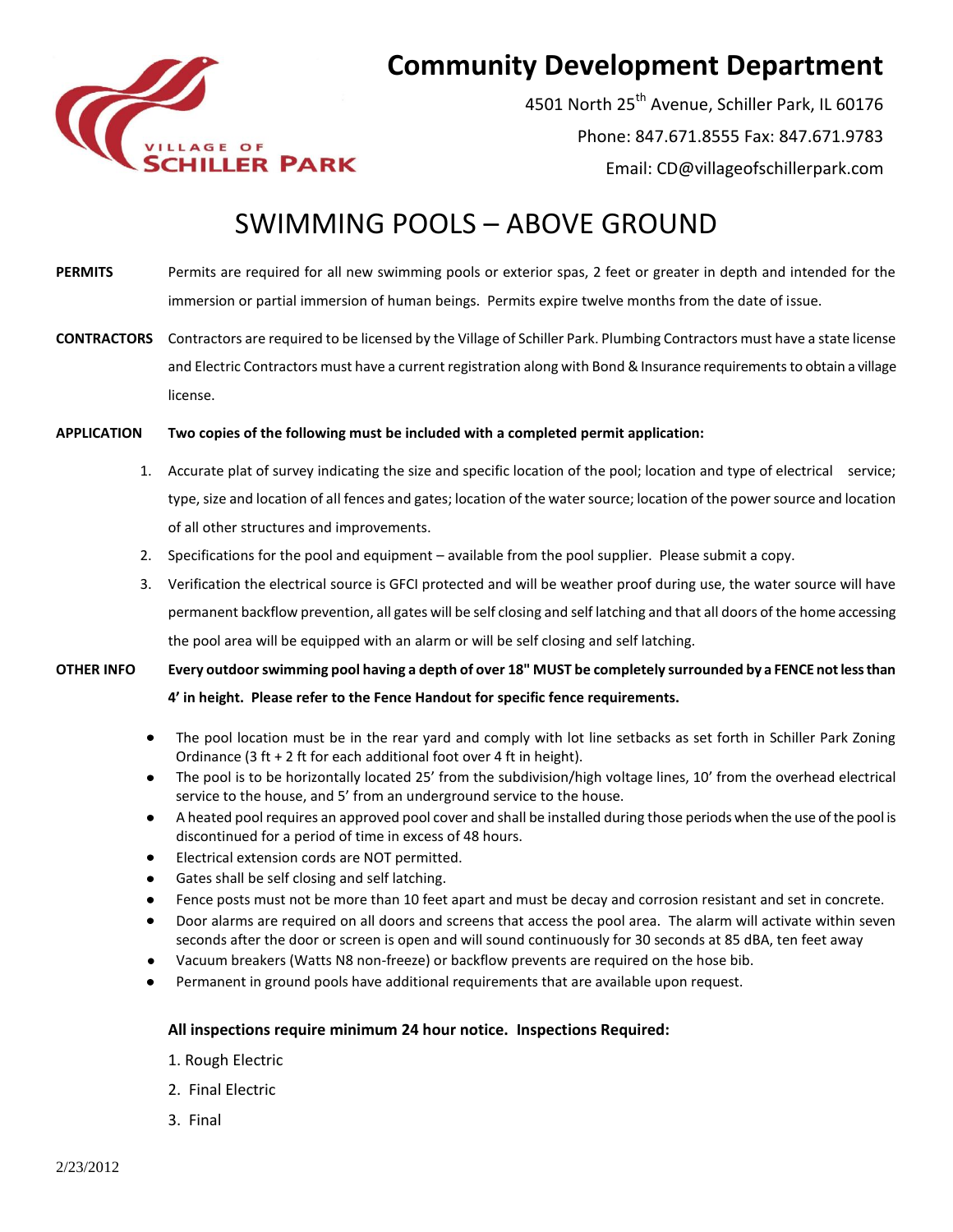**THE INFORMATION CONTAINED IN THIS HANDOUT SHOULD BE USED AS A GUIDE ONLY. IT IS NOT INTENDED TO BE TOTALLY INCLUSIVE OF ALL REGULATIONS/ORDINANCES REGARDING THE ERECTION AND OR USE OF A POOL. FOR SPECIFIC QUESTIONS PLEASE CONTACT COMMUNITY DEVELOPMENT AT 847-671-8555.**

ABOVE GROUND SWIMMING POOL CHECK LIST TO THE 2005 N.E.C.

- 1. IS THERE UNDERGROUND CONDUCTORS WITHIN 10 FT. HORIZONTALLY FROM THE INSIDE WALL OF THE POOL? 680.10
- 2. IS THERE OVERHEAD ELECTRICAL CONDUCTORS IN THE AREA EXTENDING 10 FT. HORIZONTALLY FROM THE INSIDE WALL OF THE POOL AND 22.5 FT. UP FROM THE WATER LEVEL? 680.8
- 3. IS THE PUMP MOTOR THIRD PARTY LISTED TO U.S. STANDARDS WITH A LABEL FOR POOL MOTOR? (UL1081 IS THE STANDARD) 110.3(B)
- 4. IS THE CORD ON THE PUMP MOTOR # 123 WIRING AND NO LONGER THAN 3 FT .WITH A TWIST -LOCK PLUG? 680.7(A)
- 5. IS THE RECEPTACLE 5 FT. FROM THE INSIDE POOL WALL? 680.22(A)(I)
- 6. IS THE RECEPTACLE A TWIST -LOCK AND PROTECTED BY G.F.C.I.? 680.5 THIS MUST BE A G.F .C.I. BREAKER OR G.F.C.I. FACELESS TYPE OUTLET, RATED FOR THE H.P. OF THE PUMP. (G.F .C.I. OUTLETS CAN ONL Y DO UP TO I0 H.P. MOTORS).
- 7. IS THE COVER FOR THE RECEPTACLE A "BUBBLE" COVER OR "IN-USE" COVER? 406.8(B)(I)
- 8. IS THERE A G.F .C.I. GENERAL PURPOSE RECEPTACLE ON A GENERAL PURPOSE CIRCUIT 10 FT. FROM POOL WALL AND NOT MORE THAN 20 FT.? 680.22 (A)(3)
- 9. IS THERE A DISCONNECTING SWITCH LOCATED AT LEAST 5 FT. FROM THE INSIDE WALL OF THE POOL?
- 10. IS THE RACEWAY TYPE OF RIGID HEAVY WALL METAL CONDUIT, INTERMEDIATE METAL CONDUIT OR RIGID NON-METALLIC (PVC) AND LISTED FOR ELECTRICAL USE? 680.21(A) (I) & 110.3(b).
- 11. lS THE RACEWAY BURIED TO THE CORRECT DEPTH? RMC, IMC = 6" AND PVC IS 18" FROM THE TOP OF THE CONDUIT TO GRADE. 300.5 AND TABLE 300.5
- 12. THERE MUST BE A MINIMUM OF A # 12 GREEN GROUNDING CONDUCTOR WIRE INSTALLED IN THE RACEWAY 680.21(A) (I). THE WIRE MUST GREEN IN COLOR.
- 13. THE GROUNDING CONDUCTOR MUST PICK UP ALL JUNCTION BOXES, LIGHT FIXTURES, PUMP MOTORS, TRANSFORMER ENCLOSURES, DEVICES LIKE SWITCHES, OUTLETS, ETC. 680.6
- 14. IS THERE A GROUNDING CONDUCTOR BETWEEN PANEL BOARDS THAT ARE NOT PART OF THE SERVICE EQUIPMENT SUB PANELS AND THAT SUPPLY ANY ELECTRIC EQUIPMENT ASSOCIATED WITH THE POOL? 680.2 THE WIRE SHALL BE SIZED IN ACCORDANCE WITH TABLE 250.122 AND SHALL ALSO BE INSULATED.
- 15. THE BONDING CONDUCTOR MUST BE A # 8 SOLID COPPER WIRE. (BARE CONDUCTOR IS "OK") THE WIRE MUST PICK UP THE POOL FRAME, (UPPER AND LOWER FRAME IF METAL) AND THE PUMP MOTOR. POOL HEATER (IF ONE) AND THE RMC OR IMC PIPING, AND ANY METALLIC PART WITHIN 5 FT. OF THE POOL. 680.26(B) (I), (2), (3), (4), AND (5).
- 16. IS THE BONDING CONDUCTOR CONNECTION DONE WITH A CLAMP OF THE TYPE OF STAINLESS STEEL, BRASS, OR COPPER? (NO ZINC PARTS). 680.26(C)
- 17. DOUBLE INSULA TED PUMP MOTORS DO NOT HA VE TO BE BONDED WITH THE # 8 WIRE, BUT MUST HAVE A # 12 GREEN WIRE TO THEM.
- 18. IF RNC (PVC) IS USED WITH RNC (PVC) BOXES, THESE ITEMS MUST BE LISTED FOR ELECTRICAL AND SUNLIGHT RESISTANT. SUPPORT AND EXPANSION FLOORINGS MAYBE NEEDED. ARTICLE 352 (NO PLUMBING TYPE PIPES.)